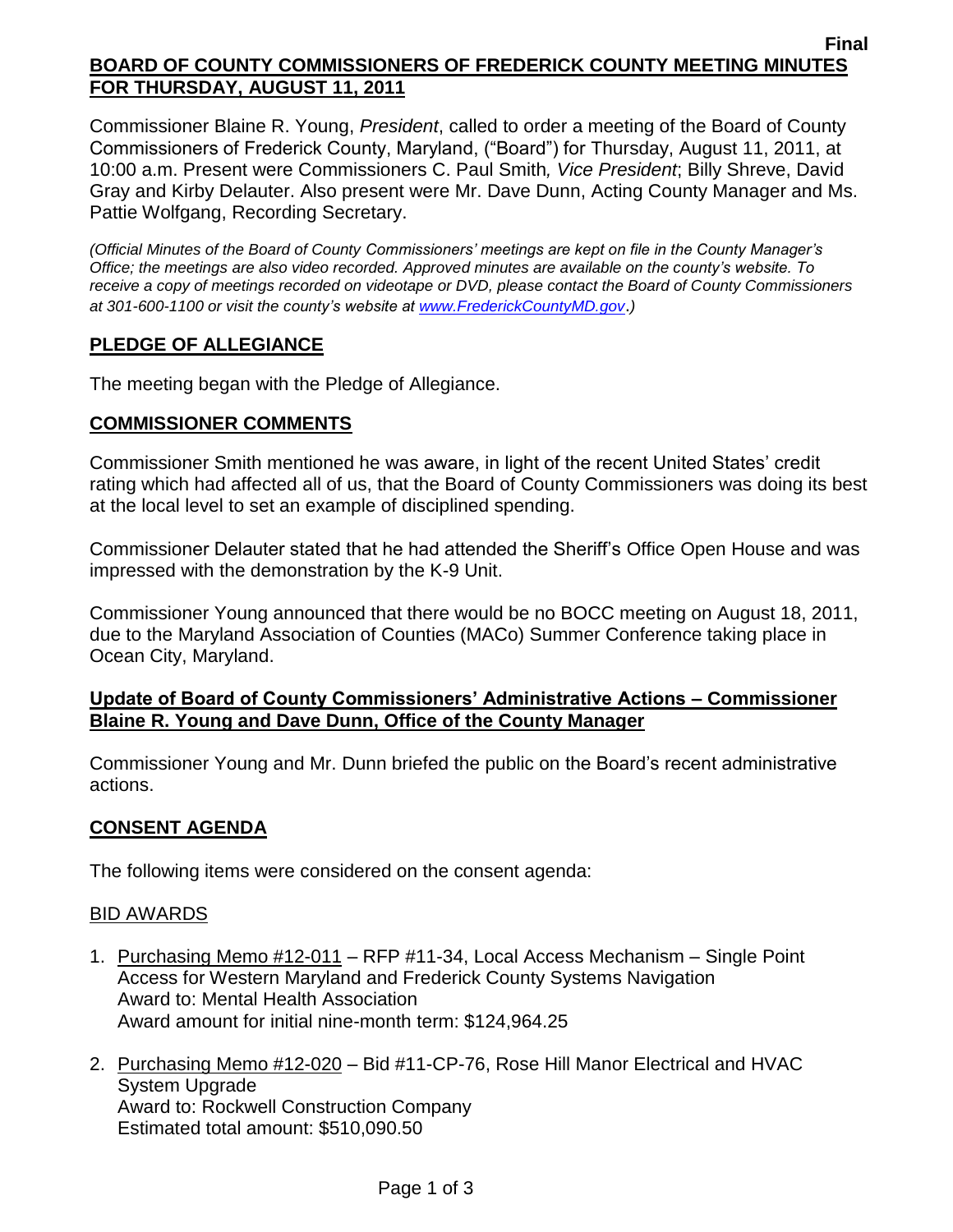#### **Final BOARD OF COUNTY COMMISSIONERS OF FREDERICK COUNTY MEETING MINUTES FOR THURSDAY, AUGUST 11, 2011**

- 3. Purchasing Memo #12-022 Arlington County, Virginia Vehicle Fuel Contract Renewal (Piggyback Contract) Award to: FleetCor Technologies, Inc. Monthly Usage of Diesel and Unleaded Fuel – 80,000 gallons or \$284,000.00 at Current Prices
- 4. Purchasing Memo #12-023 Bid #11-CP-68, Public Safety Training Facility, Phase 3, Pole Building Concrete Slab Award to: Service All, Inc. Estimated total amount: \$52,871.00

#### BUDGET TRANSFER

1. #BT-11-188, Department of Aging, Citizens Services Division

### Grant

1. FY 2013 Family Division / Family Services Grant from the Administrative Officer of the Courts – Lynn Macpherson, Circuit Court

Commissioner Smith moved to approve the consent agenda as presented. Commissioner Gray seconded the motion that passed 5-0.

#### **ADMINISTRATIVE BUSINESS**

## **Presentation of the FY 2012-2015 Area Plan and FY 2012 Senior Care Annual Plan – Carolyn True, Citizens Services Division**

Ms. True and Mr. Ray Brown, Department of Social Services, made the presentation. Ms. True explained the benefits of the Medicare Waiver Program. Mr. Brown briefed the Board on the Senior Care Program.

Commissioner Smith moved to approve the plan as presented. Commissioner Gray seconded the motion that passed 5-0.

### **Discussion on County Participation in State Highway Administration (SHA) Projects – John Thomas, Community Development Division**

Mr. Thomas briefed the Board on four highway projects that would benefit from a \$500,000 county contribution.

Discussion of which project or projects should be pursued followed. Commissioners Young and Smith questioned if it might benefit if two of the projects be considered instead of attempting to contribute to all four.

Commissioner Young directed staff to explore more information on two of the projects.